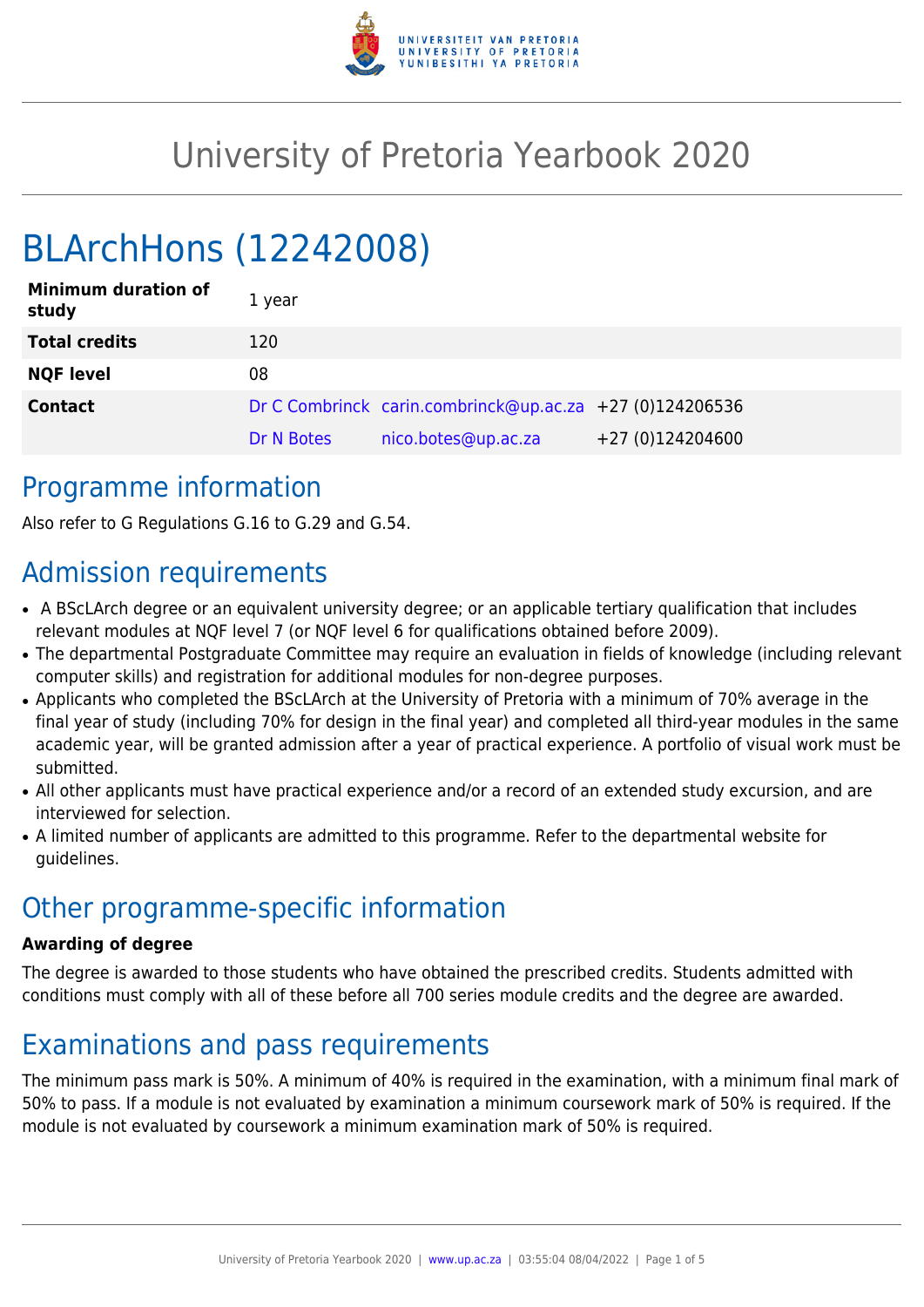

# Pass with distinction

The degree is conferred with distinction if students registered for the degree for the first time, complete the degree within the minimum prescribed time and pass all modules with a weighted average of 75%.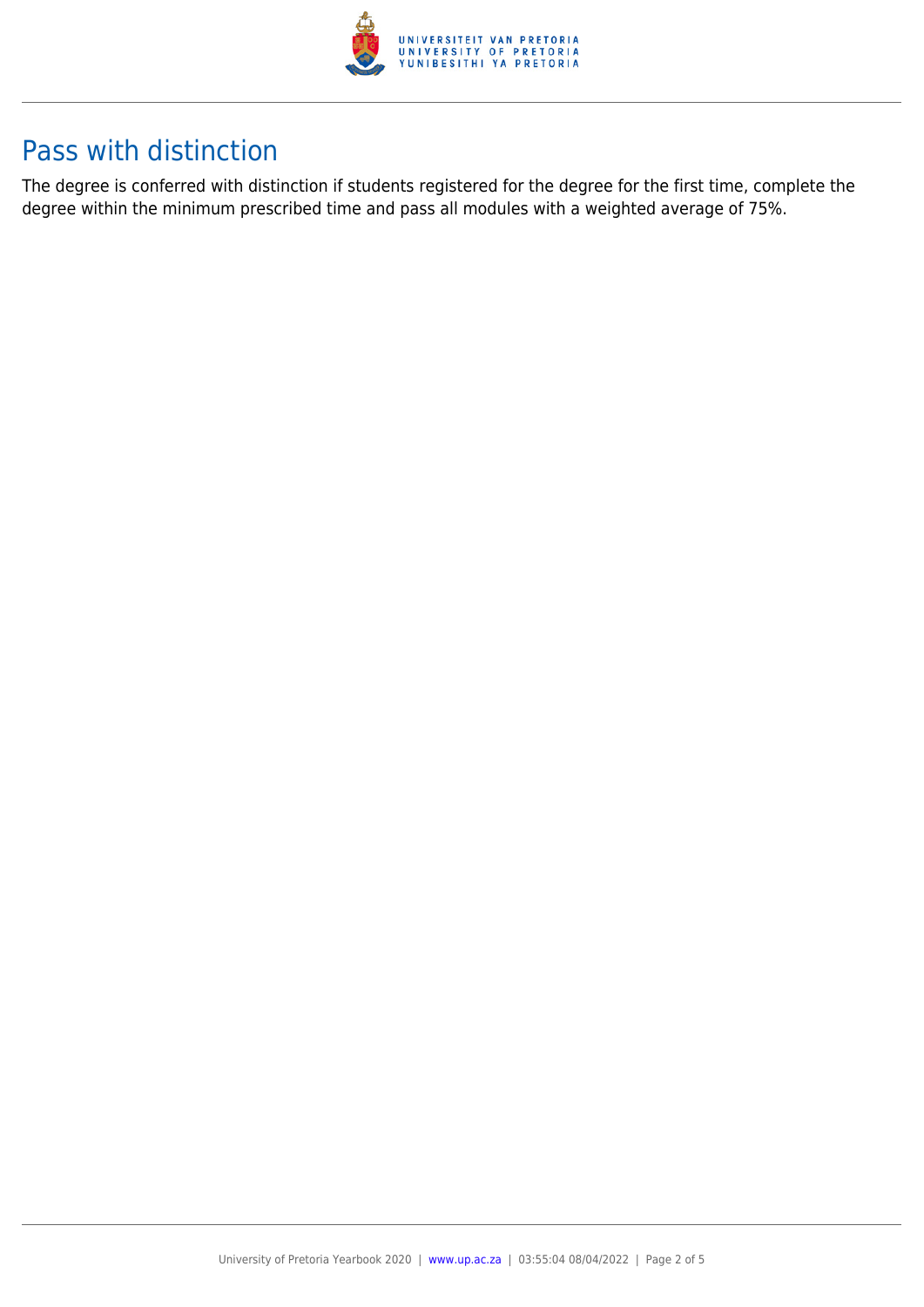

# Curriculum: Final year

**Minimum credits: 120**

### **Core modules**

### **Continuing practice development 710 (CPD 710)**

| <b>Module credits</b>         | 6.00                           |
|-------------------------------|--------------------------------|
| <b>Prerequisites</b>          | No prerequisites.              |
| <b>Contact time</b>           | 2 lectures per week            |
| <b>Language of tuition</b>    | Module is presented in English |
| <b>Department</b>             | Architecture                   |
| <b>Period of presentation</b> | Quarter 2                      |

### **Continuing practice development 720 (CPD 720)**

| <b>Module credits</b>         | 6.00                           |
|-------------------------------|--------------------------------|
| <b>Prerequisites</b>          | No prerequisites.              |
| <b>Contact time</b>           | 2 lectures per week            |
| Language of tuition           | Module is presented in English |
| <b>Department</b>             | Architecture                   |
| <b>Period of presentation</b> | Quarter 1                      |

### **Continuing practice development 730 (CPD 730)**

| <b>Module credits</b>         | 6.00                           |
|-------------------------------|--------------------------------|
| <b>Prerequisites</b>          | No prerequisites.              |
| <b>Contact time</b>           | 20 lectures per week           |
| <b>Language of tuition</b>    | Module is presented in English |
| <b>Department</b>             | Architecture                   |
| <b>Period of presentation</b> | Quarter 4                      |
|                               |                                |

### **Continuing practice development 740 (CPD 740)**

| <b>Module credits</b>         | 6.00                           |
|-------------------------------|--------------------------------|
| <b>Prerequisites</b>          | No prerequisites.              |
| <b>Contact time</b>           | 2 lectures per week            |
| <b>Language of tuition</b>    | Module is presented in English |
| <b>Department</b>             | Architecture                   |
| <b>Period of presentation</b> | Quarter 3                      |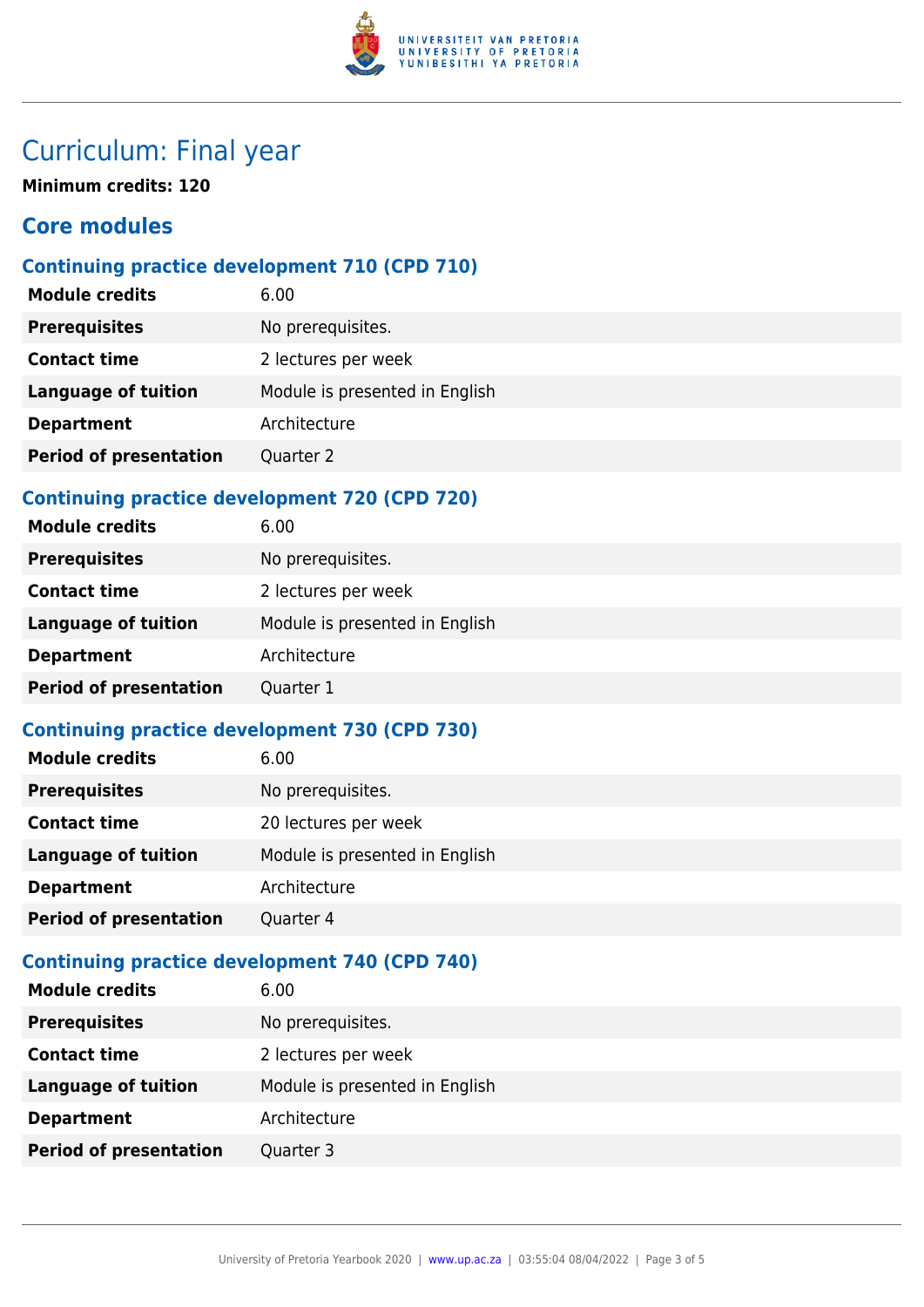

#### **Research field project 712 (RFP 712)**

| <b>Module credits</b>         | 16.00                          |
|-------------------------------|--------------------------------|
| <b>Prerequisites</b>          | No prerequisites.              |
| <b>Contact time</b>           | 7 practicals per week          |
| <b>Language of tuition</b>    | Module is presented in English |
| <b>Department</b>             | Architecture                   |
| <b>Period of presentation</b> | Consult the department         |

#### **Research field project 720 (RFP 720)**

| <b>Module credits</b>         | 16.00                          |
|-------------------------------|--------------------------------|
| <b>Prerequisites</b>          | No prerequisites.              |
| <b>Contact time</b>           | 7 practicals per week          |
| <b>Language of tuition</b>    | Module is presented in English |
| <b>Department</b>             | Architecture                   |
| <b>Period of presentation</b> | Consult the department         |

### **Research field project 722 (RFP 722)**

| <b>Module credits</b>         | 16.00                          |
|-------------------------------|--------------------------------|
| <b>Prerequisites</b>          | No prerequisites.              |
| <b>Contact time</b>           | 7 practicals per week          |
| <b>Language of tuition</b>    | Module is presented in English |
| <b>Department</b>             | Architecture                   |
| <b>Period of presentation</b> | Consult the department         |

#### **Research field project 732 (RFP 732)**

| <b>Module credits</b>         | 16.00                          |
|-------------------------------|--------------------------------|
| <b>Prerequisites</b>          | No prerequisites.              |
| <b>Contact time</b>           | 7 practicals per week          |
| <b>Language of tuition</b>    | Module is presented in English |
| <b>Department</b>             | Architecture                   |
| <b>Period of presentation</b> | Consult the department         |

### **Research field studies 720 (RFS 720)**

| <b>Module credits</b> | 32.00               |
|-----------------------|---------------------|
| <b>Prerequisites</b>  | No prerequisites.   |
| <b>Contact time</b>   | 2 lectures per week |